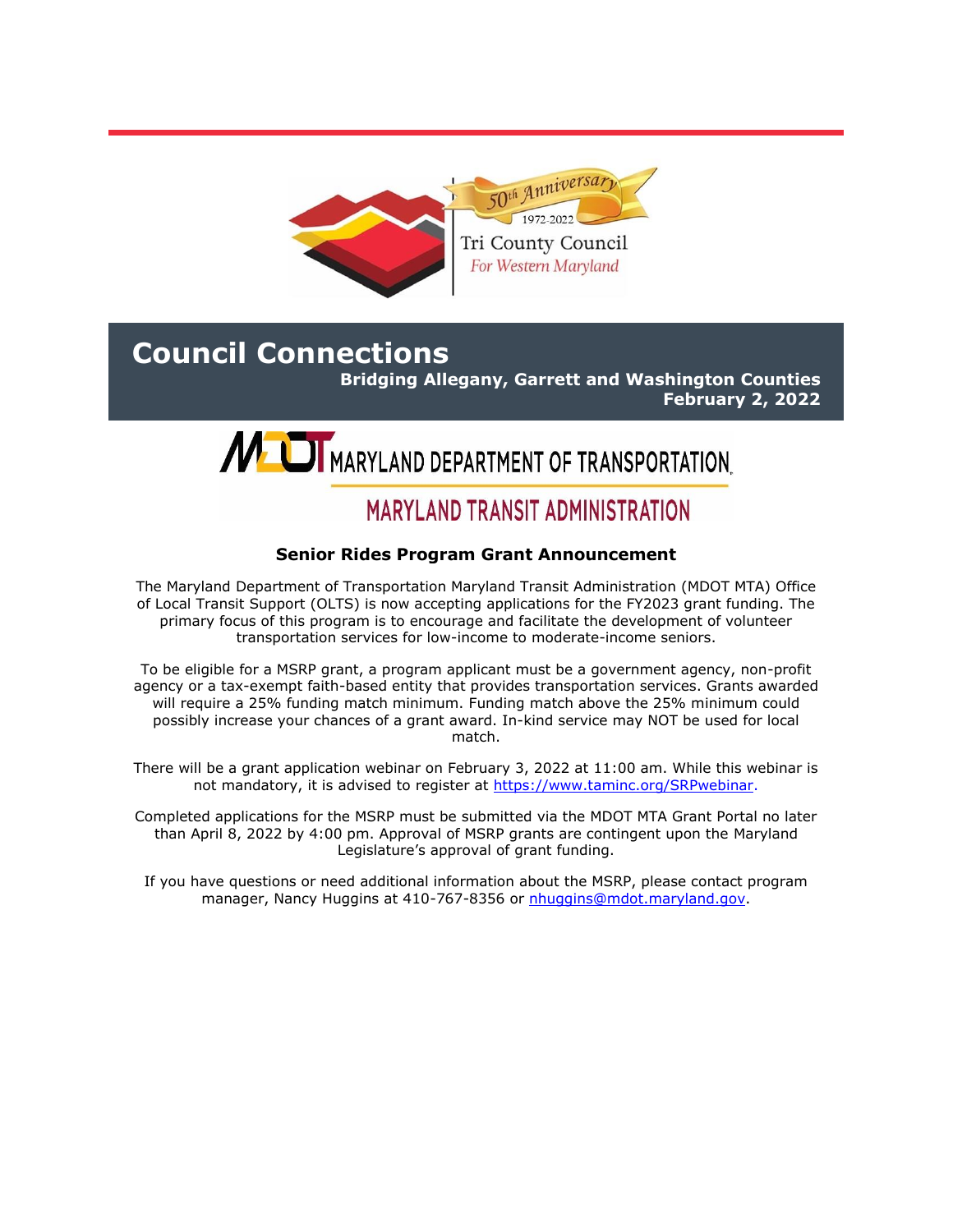# **INVEST ALLEGANY**



Allegany County Government is pleased to announce a one-time \$2,000,000 investment program to create long term economic growth. The Allegany County Commissioners are allocating these funds to help accelerate the county's business community recovery, and support redevelopment of the downtown cores of Cumberland and Frostburg and Main Streets across Allegany County.

- · The program is a loan-to-grant model that will offer full forgiveness of loans after 12 months based on firm benchmarks.
- Awards range from a minimum of \$20,000 to \$250,000.
- Eligible projects are limited to renovation and redevelopment of existing Main Street structures.
- Approved developers will now have the potential to obtain 2 to 1 grant leverage above private investment.

#### Full details and application will be on www.alleganygov.org by Friday, February 4th.